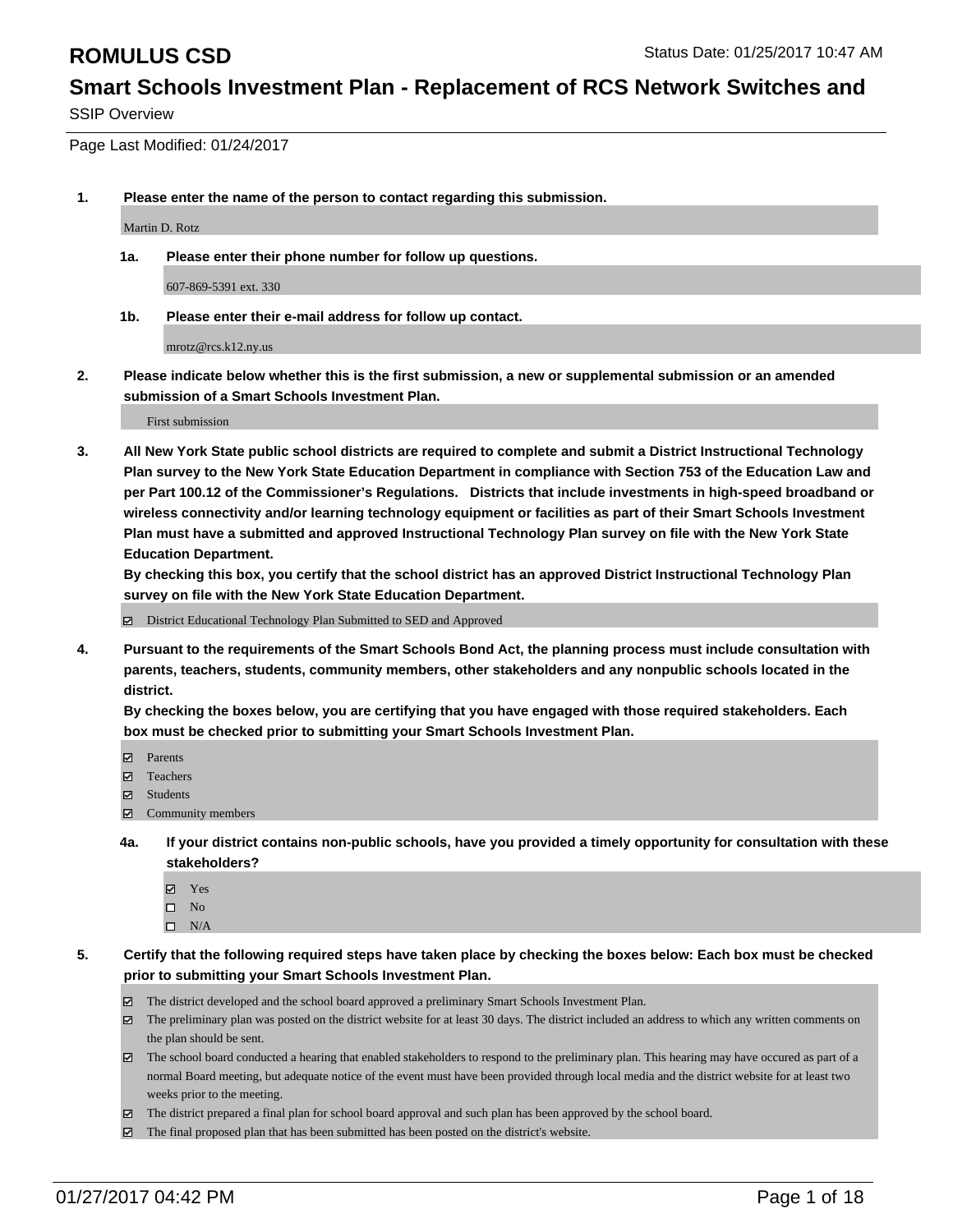SSIP Overview

Page Last Modified: 01/24/2017

**5a. Please upload the proposed Smart Schools Investment Plan (SSIP) that was posted on the district's website, along with any supporting materials. Note that this should be different than your recently submitted Educational Technology Survey. The Final SSIP, as approved by the School Board, should also be posted on the website and remain there during the course of the projects contained therein.**

Romulus Central School District SSIB Plan.pdf

**5b. Enter the webpage address where the final Smart Schools Investment Plan is posted. The Plan should remain posted for the life of the included projects.**

www.rcs.k12.ny.us

**6. Please enter an estimate of the total number of students and staff that will benefit from this Smart Schools Investment Plan based on the cumulative projects submitted to date.**

500

- **7. An LEA/School District may partner with one or more other LEA/School Districts to form a consortium to pool Smart Schools Bond Act funds for a project that meets all other Smart School Bond Act requirements. Each school district participating in the consortium will need to file an approved Smart Schools Investment Plan for the project and submit a signed Memorandum of Understanding that sets forth the details of the consortium including the roles of each respective district.**
	- $\Box$  The district plans to participate in a consortium to partner with other school district(s) to implement a Smart Schools project.
- **8. Please enter the name and 6-digit SED Code for each LEA/School District participating in the Consortium.**

| <b>Partner LEA/District</b> | <b>ISED BEDS Code</b> |
|-----------------------------|-----------------------|
| (No Response)               | (No Response)         |

**9. Please upload a signed Memorandum of Understanding with all of the participating Consortium partners.**

(No Response)

**10. Your district's Smart Schools Bond Act Allocation is:**

\$484,398

**11. Enter the budget sub-allocations by category that you are submitting for approval at this time. If you are not budgeting SSBA funds for a category, please enter 0 (zero.) If the value entered is \$0, you will not be required to complete that survey question.**

|                                       | Sub-        |
|---------------------------------------|-------------|
|                                       | Allocations |
| School Connectivity                   | 93,574      |
| Connectivity Projects for Communities | O           |
| <b>Classroom Technology</b>           |             |
| Pre-Kindergarten Classrooms           |             |
| Replace Transportable Classrooms      |             |
| High-Tech Security Features           | $\Omega$    |
| Totals:                               | 93,574      |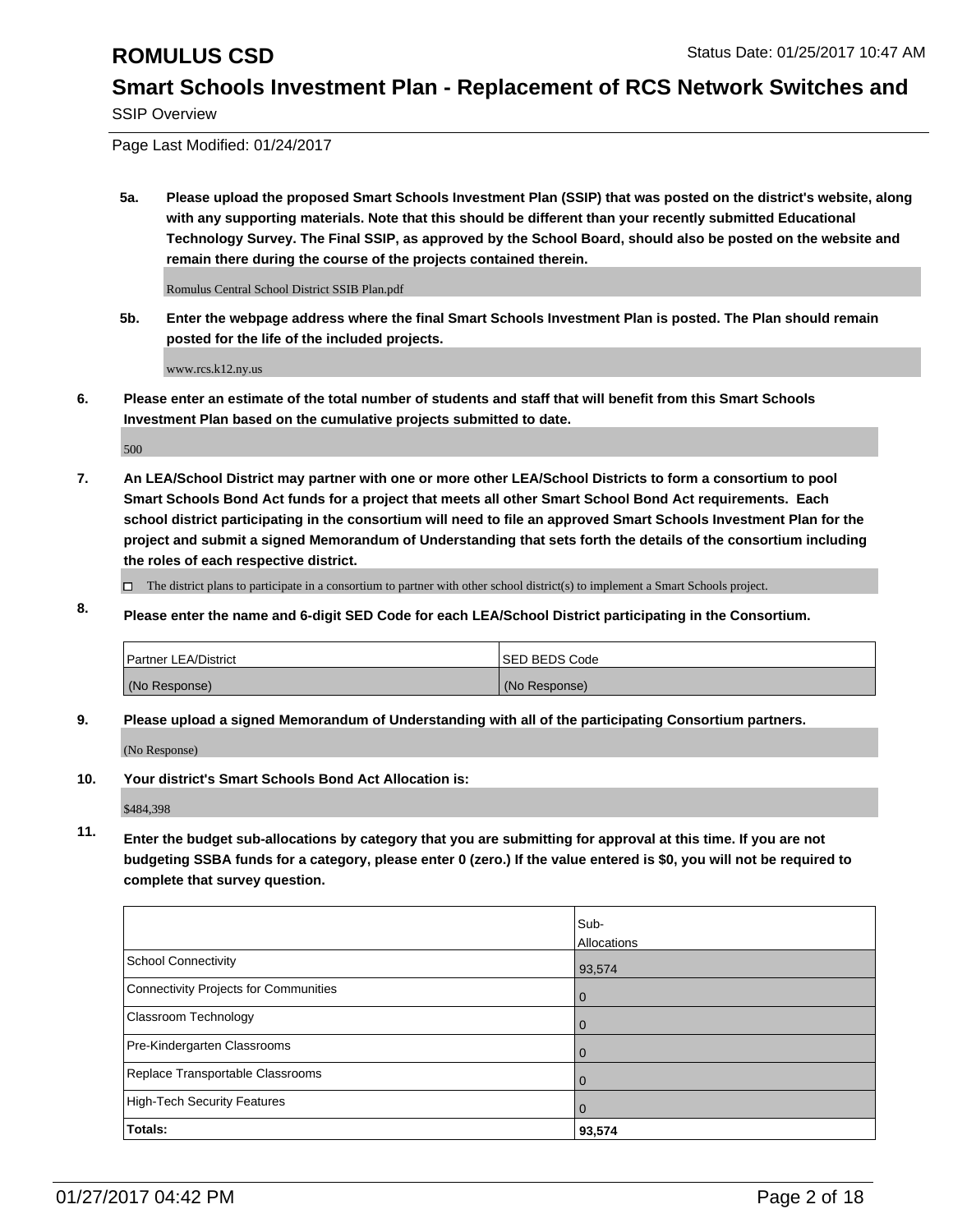School Connectivity

Page Last Modified: 01/24/2017

- **1. In order for students and faculty to receive the maximum benefit from the technology made available under the Smart Schools Bond Act, their school buildings must possess sufficient connectivity infrastructure to ensure that devices can be used during the school day. Smart Schools Investment Plans must demonstrate that:**
	- **sufficient infrastructure that meets the Federal Communications Commission's 100 Mbps per 1,000 students standard currently exists in the buildings where new devices will be deployed, or**
	- **is a planned use of a portion of Smart Schools Bond Act funds, or**
	- **is under development through another funding source.**

**Smart Schools Bond Act funds used for technology infrastructure or classroom technology investments must increase the number of school buildings that meet or exceed the minimum speed standard of 100 Mbps per 1,000 students and staff within 12 months. This standard may be met on either a contracted 24/7 firm service or a "burstable" capability. If the standard is met under the burstable criteria, it must be:**

**1. Specifically codified in a service contract with a provider, and**

**2. Guaranteed to be available to all students and devices as needed, particularly during periods of high demand, such as computer-based testing (CBT) periods.**

**Please describe how your district already meets or is planning to meet this standard within 12 months of plan submission.**

The district already meets the FCC standard of 100Mbps per 1,000 students. The current enrollment is 400 student PK-12 and the connectivity is 200 Mbps. This level of connectivity is specified in our agreement for provision of services through WFL BOCES Edutech.

- **1a. If a district believes that it will be impossible to meet this standard within 12 months, it may apply for a waiver of this requirement, as described on the Smart Schools website. The waiver must be filed and approved by SED prior to submitting this survey.**
	- By checking this box, you are certifying that the school district has an approved waiver of this requirement on file with the New York State Education Department.

### **2. Connectivity Speed Calculator (Required)**

|                  | l Number of<br>Students | Multiply by<br>100 Kbps | lto Convert to<br>Required<br>Speed in Mb | Divide by 1000 Current Speed Expected<br>l in Mb | Speed to be<br>Attained Within   Required<br>12 Months | Expected Date<br><b>When</b><br>Speed Will be<br>Met |
|------------------|-------------------------|-------------------------|-------------------------------------------|--------------------------------------------------|--------------------------------------------------------|------------------------------------------------------|
| Calculated Speed | 400                     | 40.000                  | 40                                        | 200                                              | 200                                                    | currently met                                        |

### **3. Describe how you intend to use Smart Schools Bond Act funds for high-speed broadband and/or wireless connectivity projects in school buildings.**

Replacement of the switches and core will improve the overall connectivity of the school. The current technology initiative of 1:1 Chromebooks for students and staff places an increased demand for broadband connectivity and delivery of data through WiFi access points. The replacement of switches and the core will allow for this delivery to continue and increase along with the demands created by having more devices associate with our network.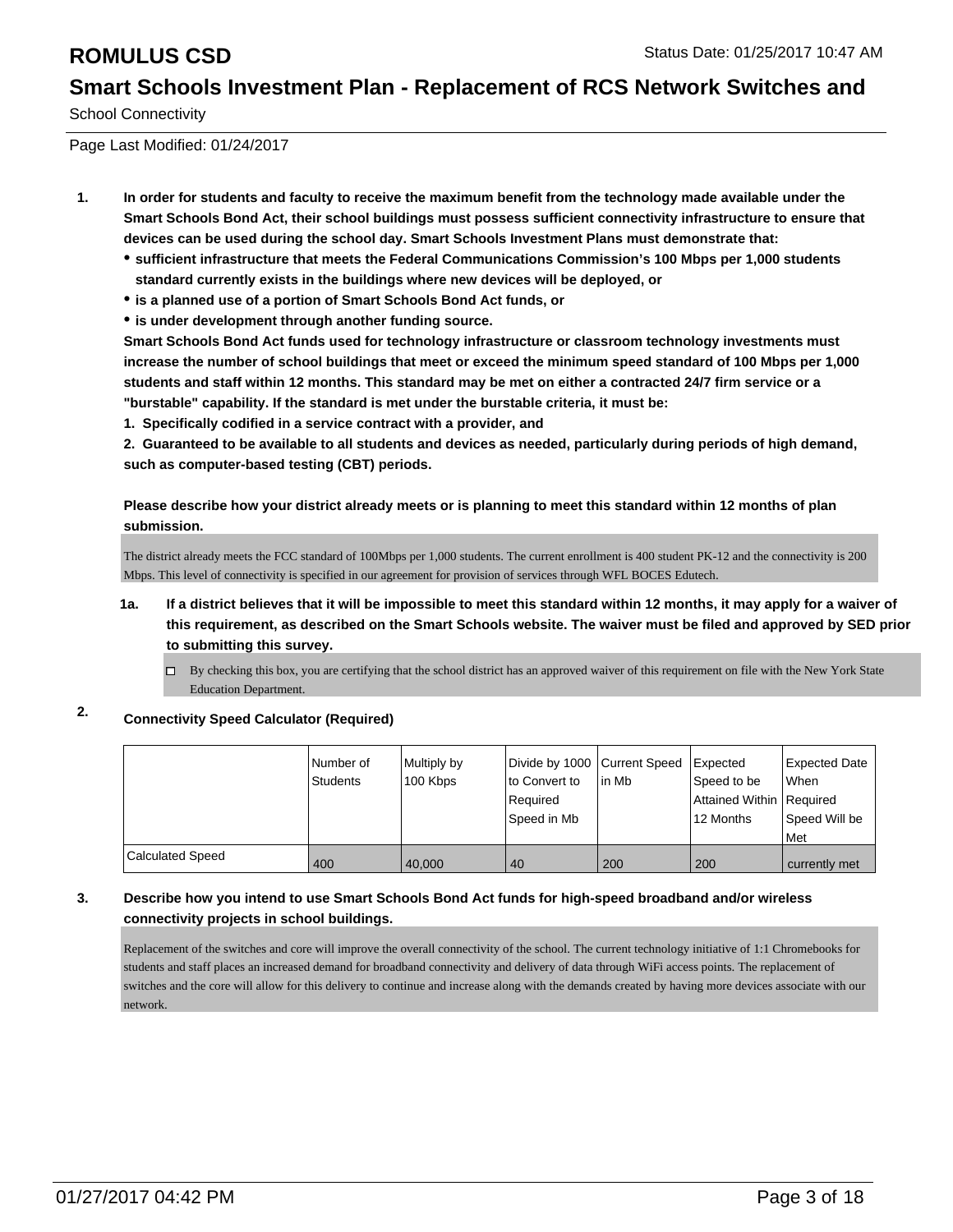School Connectivity

Page Last Modified: 01/24/2017

**4. Describe the linkage between the district's District Instructional Technology Plan and the proposed projects. (There should be a link between your response to this question and your response to Question 1 in Part E. Curriculum and Instruction "What are the district's plans to use digital connectivity and technology to improve teaching and learning?)**

The district is providing an internet based device to all students and staff in grades 3-12. These devices are connected to the Google classroom environment. This gives us the ability to share editable documents, provide real time feedback from teachers to students, personalize instruction, and move instruction to a student based method.

The first expenditure of SSIB funds is planned to cover the costs associated with replacing our switches and the core. Replacement of the switches and core will improve the overall connectivity of the school. The current technology initiative of 1:1 Chromebooks for students and staff places an increased demand for broadband connectivity and delivery of data through Wi-Fi access points. The replacement of switches and the core will allow for this delivery to continue and increase along with the demands created by having more devices associate with our network.

In relation to the overall district Instructional Technology Plan, this investment will:

- Provide equitable access to cutting edge technology in a fiscally responsible manner.
- Develop information literacy for students, staff and community
- Promote digital citizenship
- Increase student engagement in teaching and learning
- Improve District Communication
- Build Upon and Improve Student, Teacher, and Administrator Technology Skills
- Plan for Future Goals: Elective Technology/STEM Courses, tech books replace textbooks and near paperless district
- **5. If the district wishes to have students and staff access the Internet from wireless devices within the school building, or in close proximity to it, it must first ensure that it has a robust Wi-Fi network in place that has sufficient bandwidth to meet user demand.**

### **Please describe how you have quantified this demand and how you plan to meet this demand.**

All classrooms and common ares now have wireless access points. During the last 12 months, all district classrooms have new Meru 802-11 with AC capable wireless access points. Additionally, the district has installed the same Meru access points at 10 common locations throughout the campus allowing continuous access in all indoor areas. This gives continuous coverage to the entire campus including a perimeter around the building.

### **6. As indicated on Page 5 of the guidance, the Office of Facilities Planning will have to conduct a preliminary review of all capital projects, including connectivity projects.**

**Please indicate on a separate row each project number given to you by the Office of Facilities Planning.**

| <b>Project Number</b> |  |
|-----------------------|--|
| 56-06-03-04-0-002-BA1 |  |

**7. Certain high-tech security and connectivity infrastructure projects may be eligible for an expedited review process as determined by the Office of Facilities Planning.**

**Was your project deemed eligible for streamlined review?**

Yes

**7a. Districts that choose the Streamlined Review Process will be required to certify that they have reviewed all installations with their licensed architect or engineer of record and provide that person's name and license number. The licensed professional must review the products and proposed method of installation prior to implementation and review the work during and after completion in order to affirm that the work was codecompliant, if requested.**

 $\boxtimes$  I certify that I have reviewed all installations with a licensed architect or engineer of record.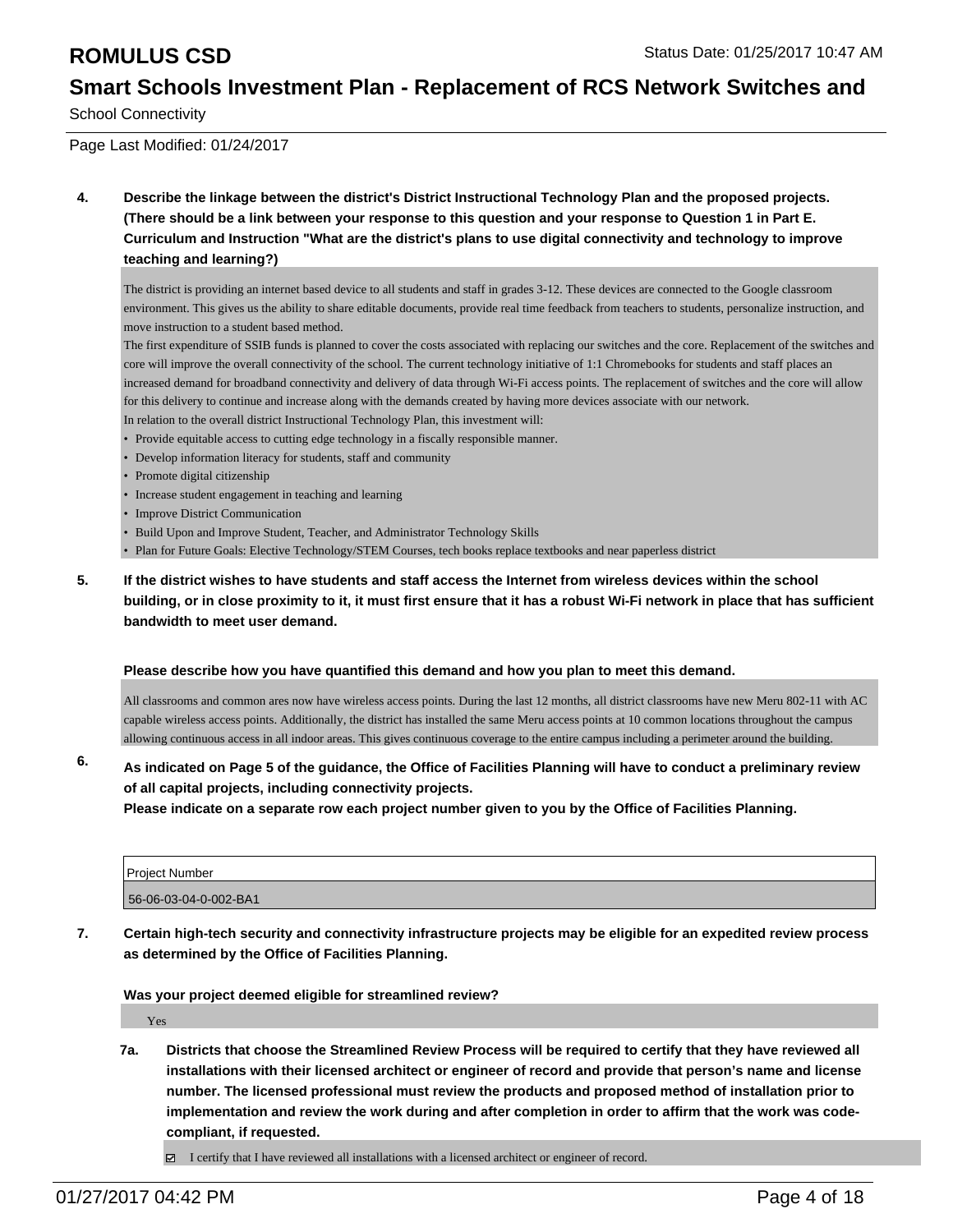School Connectivity

Page Last Modified: 01/24/2017

### **8. Include the name and license number of the architect or engineer of record.**

| Name                 | License Number |
|----------------------|----------------|
| <b>Kirk Narburgh</b> | 23235          |

**9. If you are submitting an allocation for School Connectivity complete this table. Note that the calculated Total at the bottom of the table must equal the Total allocation for this category that you entered in the SSIP Overview overall budget.** 

|                                            | Sub-          |
|--------------------------------------------|---------------|
|                                            | Allocation    |
| Network/Access Costs                       | 92,624        |
| <b>Outside Plant Costs</b>                 | (No Response) |
| School Internal Connections and Components | 950           |
| <b>Professional Services</b>               | (No Response) |
| Testing                                    | (No Response) |
| <b>Other Upfront Costs</b>                 | (No Response) |
| <b>Other Costs</b>                         | (No Response) |
| Totals:                                    | 93,574        |

**10. Please detail the type, quantity, per unit cost and total cost of the eligible items under each sub-category. This is especially important for any expenditures listed under the "Other" category. All expenditures must be eligible for tax-exempt financing to be reimbursed through the SSBA. Sufficient detail must be provided so that we can verify this is the case. If you have any questions, please contact us directly through smartschools@nysed.gov. NOTE: Wireless Access Points should be included in this category, not under Classroom Educational Technology, except those that will be loaned/purchased for nonpublic schools.**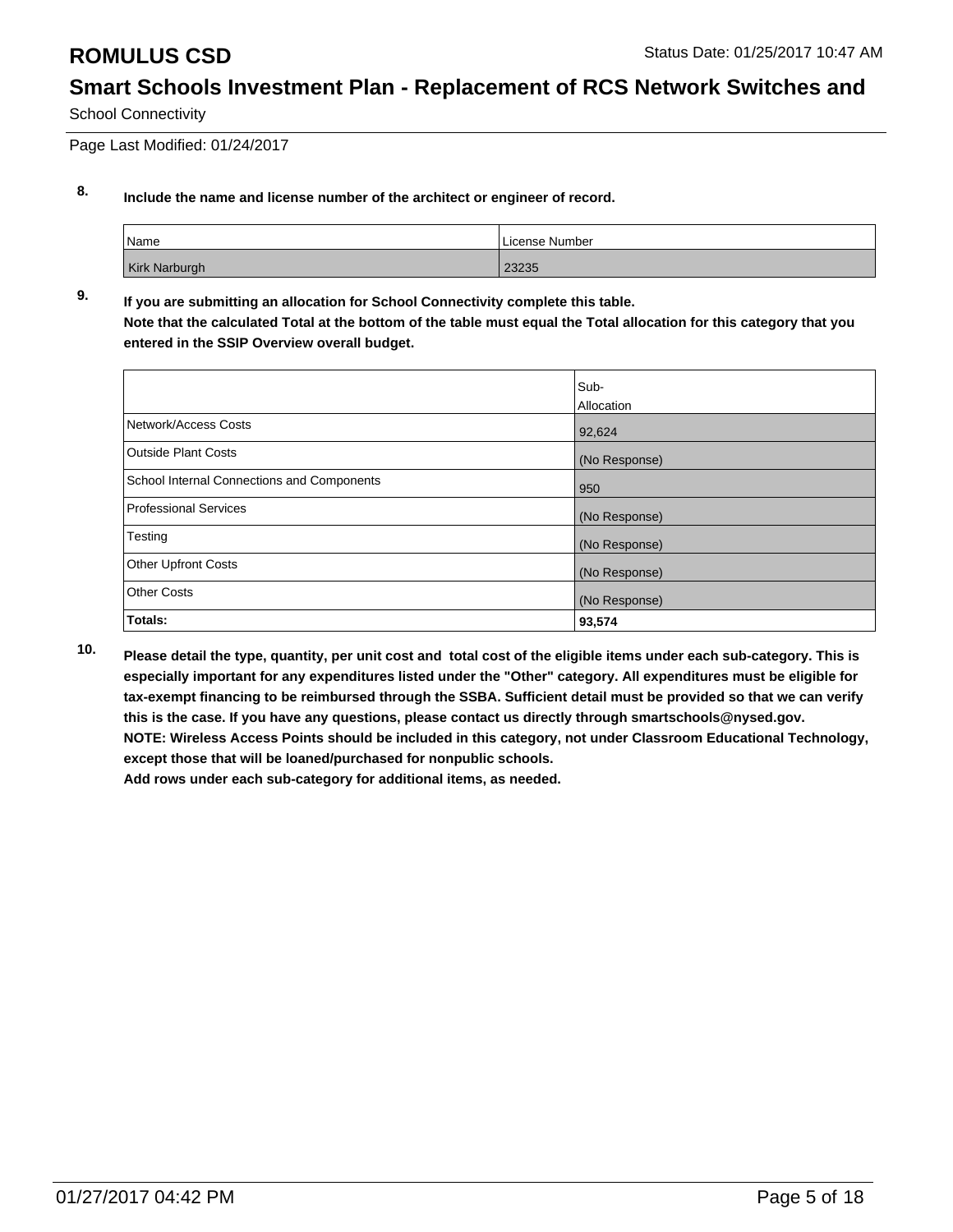School Connectivity

Page Last Modified: 01/24/2017

| Select the allowable expenditure | Quantity<br>Item to be purchased                             |                | Cost per Item | <b>Total Cost</b> |
|----------------------------------|--------------------------------------------------------------|----------------|---------------|-------------------|
| type.                            |                                                              |                |               |                   |
| Repeat to add another item under |                                                              |                |               |                   |
| each type.                       |                                                              |                |               |                   |
| Network/Access Costs             | HP 58x0AF 650W AC Power Supplies                             | $\overline{2}$ | 390           | 780               |
| Network/Access Costs             | HP 58x0AF Frt(ports)-Bck(pwr) Fan<br><b>Trays</b>            | $\overline{2}$ | 94            | 188               |
| <b>Network/Access Costs</b>      | HP X130 10G SFP+ LC SR<br><b>Transceivers</b>                | 6              | 711           | 4,266             |
| Network/Access Costs             | HPE 5130 48G PoE+ 4SFP+ 1-slot HI<br><b>Switches</b>         | 19             | 2,985         | 56,715            |
| <b>Network/Access Costs</b>      | HP X362 1110W AC PoE Power<br>Supply                         | 38             | 520           | 19,760            |
| <b>Network/Access Costs</b>      | HP 5900 AF-48XG-4QSFP and Switch<br>(core)                   | $\mathbf{1}$   | 10,915        | 10,915            |
| <b>Connections/Components</b>    | One time installation charges for above   19<br>listed items |                | 50            | 950               |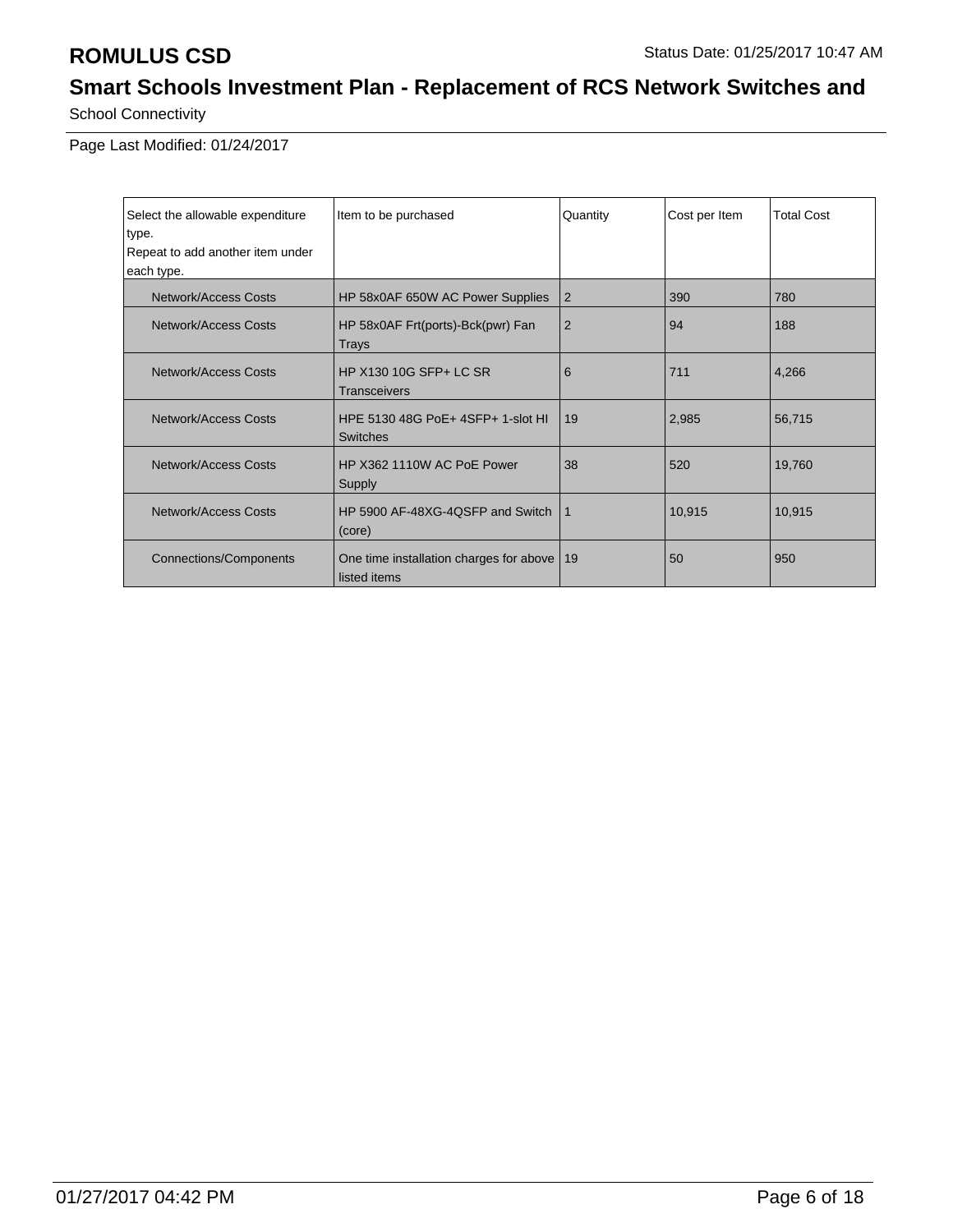Community Connectivity (Broadband and Wireless)

Page Last Modified: 01/24/2017

**1. Describe how you intend to use Smart Schools Bond Act funds for high-speed broadband and/or wireless connectivity projects in the community.**

(No Response)

**2. Please describe how the proposed project(s) will promote student achievement and increase student and/or staff access to the Internet in a manner that enhances student learning and/or instruction outside of the school day and/or school building.**

(No Response)

**3. Community connectivity projects must comply with all the necessary local building codes and regulations (building and related permits are not required prior to plan submission).**

 $\Box$  I certify that we will comply with all the necessary local building codes and regulations.

**4. Please describe the physical location of the proposed investment.**

(No Response)

**5. Please provide the initial list of partners participating in the Community Connectivity Broadband Project, along with their Federal Tax Identification (Employer Identification) number.**

| <b>Project Partners</b> | l Federal ID # |
|-------------------------|----------------|
| (No Response)           | (No Response)  |

**6. If you are submitting an allocation for Community Connectivity, complete this table. Note that the calculated Total at the bottom of the table must equal the Total allocation for this category that you entered in the SSIP Overview overall budget.**

|                                    | Sub-Allocation |
|------------------------------------|----------------|
| Network/Access Costs               | (No Response)  |
| <b>Outside Plant Costs</b>         | (No Response)  |
| <b>Tower Costs</b>                 | (No Response)  |
| <b>Customer Premises Equipment</b> | (No Response)  |
| <b>Professional Services</b>       | (No Response)  |
| Testing                            | (No Response)  |
| <b>Other Upfront Costs</b>         | (No Response)  |
| <b>Other Costs</b>                 | (No Response)  |
| Totals:                            | 0              |

**7. Please detail the type, quantity, per unit cost and total cost of the eligible items under each sub-category. This is especially important for any expenditures listed under the "Other" category. All expenditures must be capital-bond eligible to be reimbursed through the SSBA. If you have any questions, please contact us directly through smartschools@nysed.gov.**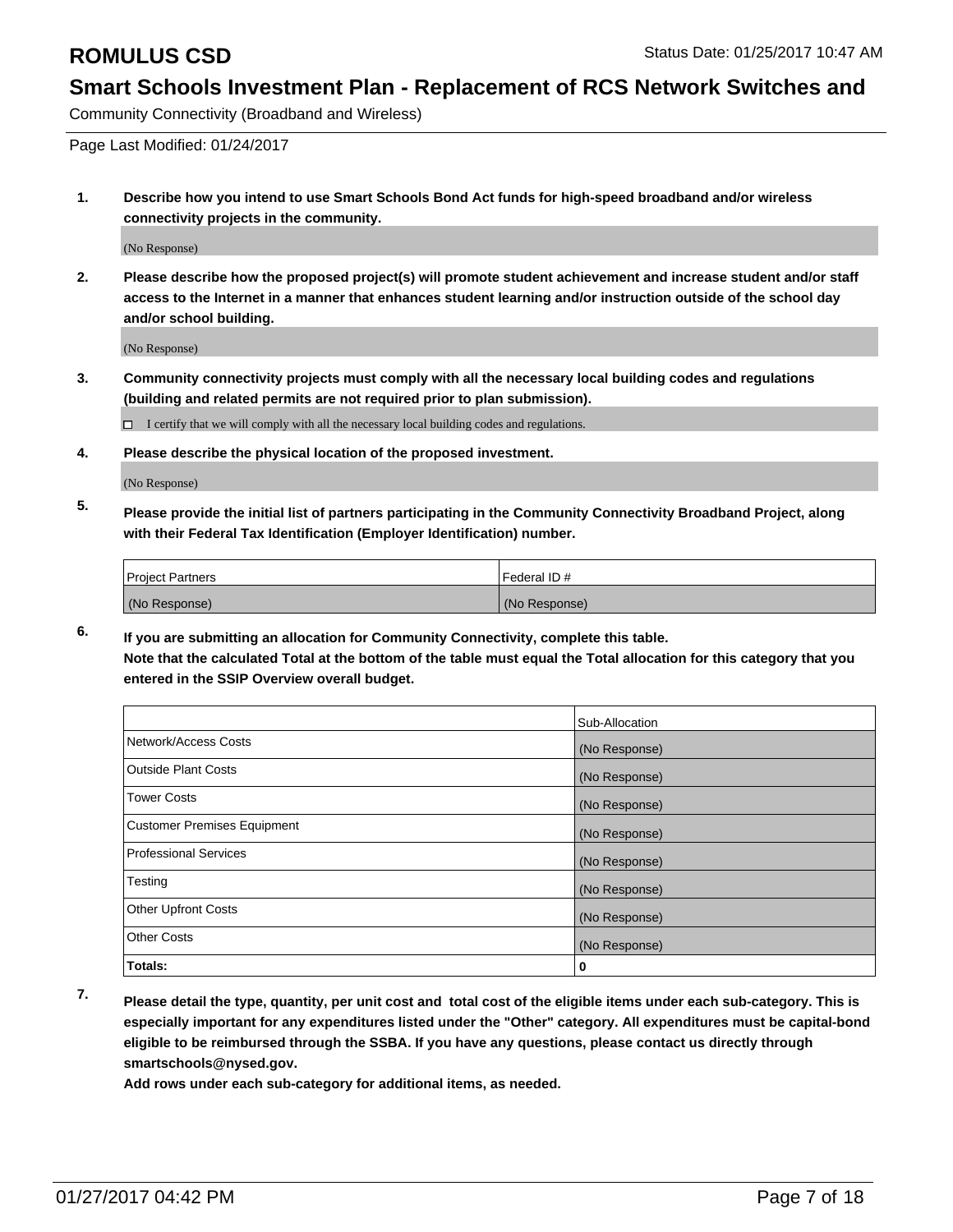Community Connectivity (Broadband and Wireless)

Page Last Modified: 01/24/2017

| Select the allowable expenditure | litem to be purchased | Quantity      | Cost per Item | <b>Total Cost</b> |
|----------------------------------|-----------------------|---------------|---------------|-------------------|
| type.                            |                       |               |               |                   |
| Repeat to add another item under |                       |               |               |                   |
| each type.                       |                       |               |               |                   |
| (No Response)                    | (No Response)         | (No Response) | (No Response) | (No Response)     |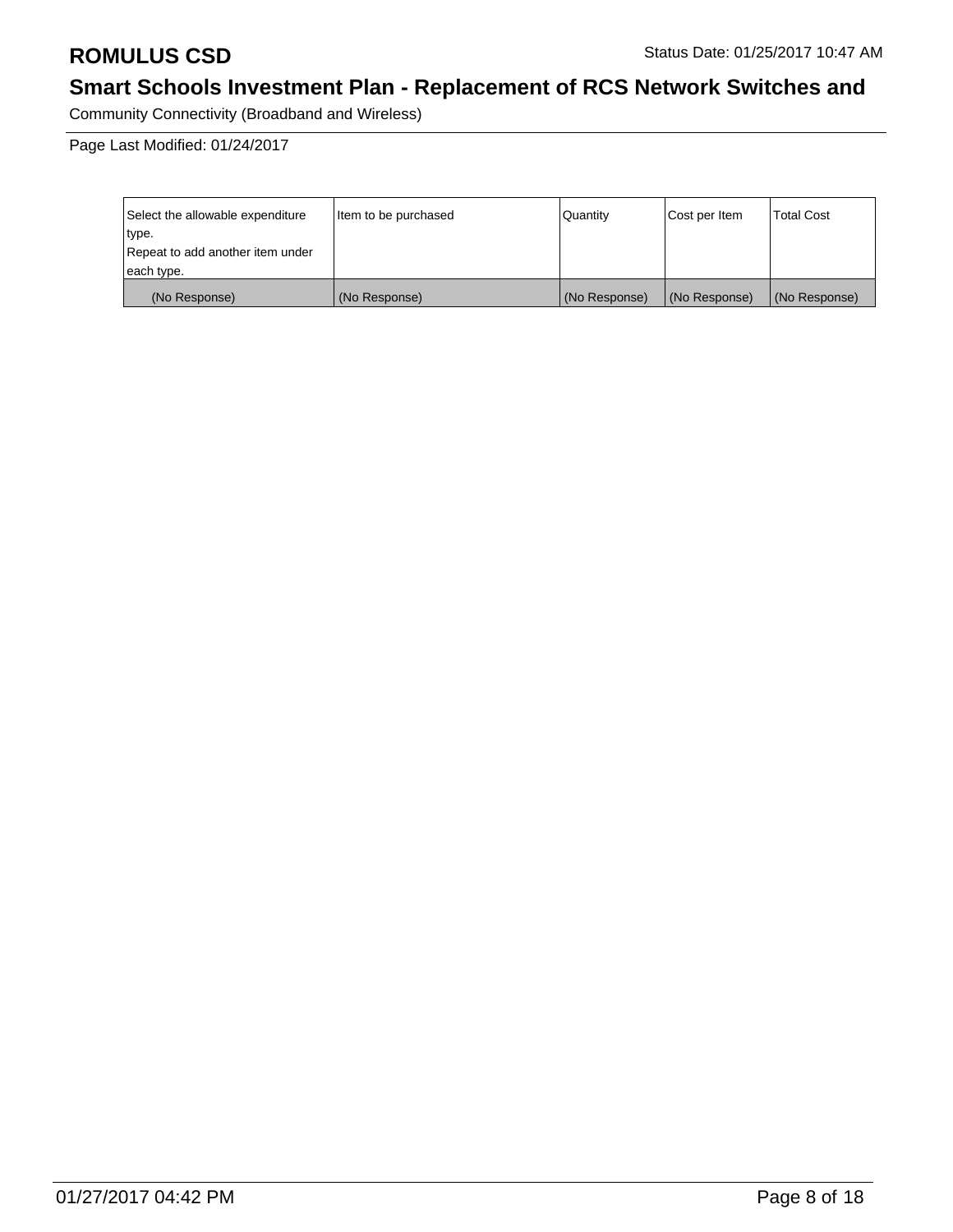Classroom Learning Technology

Page Last Modified: 01/24/2017

**1. In order for students and faculty to receive the maximum benefit from the technology made available under the Smart Schools Bond Act, their school buildings must possess sufficient connectivity infrastructure to ensure that devices can be used during the school day. Smart Schools Investment Plans must demonstrate that sufficient infrastructure that meets the Federal Communications Commission's 100 Mbps per 1,000 students standard currently exists in the buildings where new devices will be deployed, or is a planned use of a portion of Smart Schools Bond Act funds, or is under development through another funding source.**

**Smart Schools Bond Act funds used for technology infrastructure or classroom technology investments must increase the number of school buildings that meet or exceed the minimum speed standard of 100 Mbps per 1,000 students and staff within 12 months. This standard may be met on either a contracted 24/7 firm service or a "burstable" capability. If the standard is met under the burstable criteria, it must be:**

**1. Specifically codified in a service contract with a provider, and**

**2. Guaranteed to be available to all students and devices as needed, particularly during periods of high demand, such as computer-based testing (CBT) periods.**

**Please describe how your district already meets or is planning to meet this standard within 12 months of plan submission.**

(No Response)

- **1a. If a district believes that it will be impossible to meet this standard within 12 months, it may apply for a waiver of this requirement, as described on the Smart Schools website. The waiver must be filed and approved by SED prior to submitting this survey.**
	- $\Box$  By checking this box, you are certifying that the school district has an approved waiver of this requirement on file with the New York State Education Department.
- **2. Connectivity Speed Calculator (Required)**

|                         | Number of<br>Students | Multiply by<br>100 Kbps | Divide by 1000 Current Speed<br>to Convert to<br>Reauired<br>Speed in Mb | lin Mb           | <b>Expected</b><br>Speed to be<br>Attained Within Required<br>12 Months | <b>Expected Date</b><br>l When<br>Speed Will be<br>l Met |
|-------------------------|-----------------------|-------------------------|--------------------------------------------------------------------------|------------------|-------------------------------------------------------------------------|----------------------------------------------------------|
| <b>Calculated Speed</b> | (No<br>Response)      | (No Response)           | (No<br>Response)                                                         | (No<br>Response) | (No<br>Response)                                                        | l (No<br>Response)                                       |

**3. If the district wishes to have students and staff access the Internet from wireless devices within the school building, or in close proximity to it, it must first ensure that it has a robust Wi-Fi network in place that has sufficient bandwidth to meet user demand.**

**Please describe how you have quantified this demand and how you plan to meet this demand.**

(No Response)

**4. All New York State public school districts are required to complete and submit an Instructional Technology Plan survey to the New York State Education Department in compliance with Section 753 of the Education Law and per Part 100.12 of the Commissioner's Regulations.**

**Districts that include educational technology purchases as part of their Smart Schools Investment Plan must have a submitted and approved Instructional Technology Plan survey on file with the New York State Education Department.**

By checking this box, you are certifying that the school district has an approved Instructional Technology Plan survey on file with the New York State Education Department.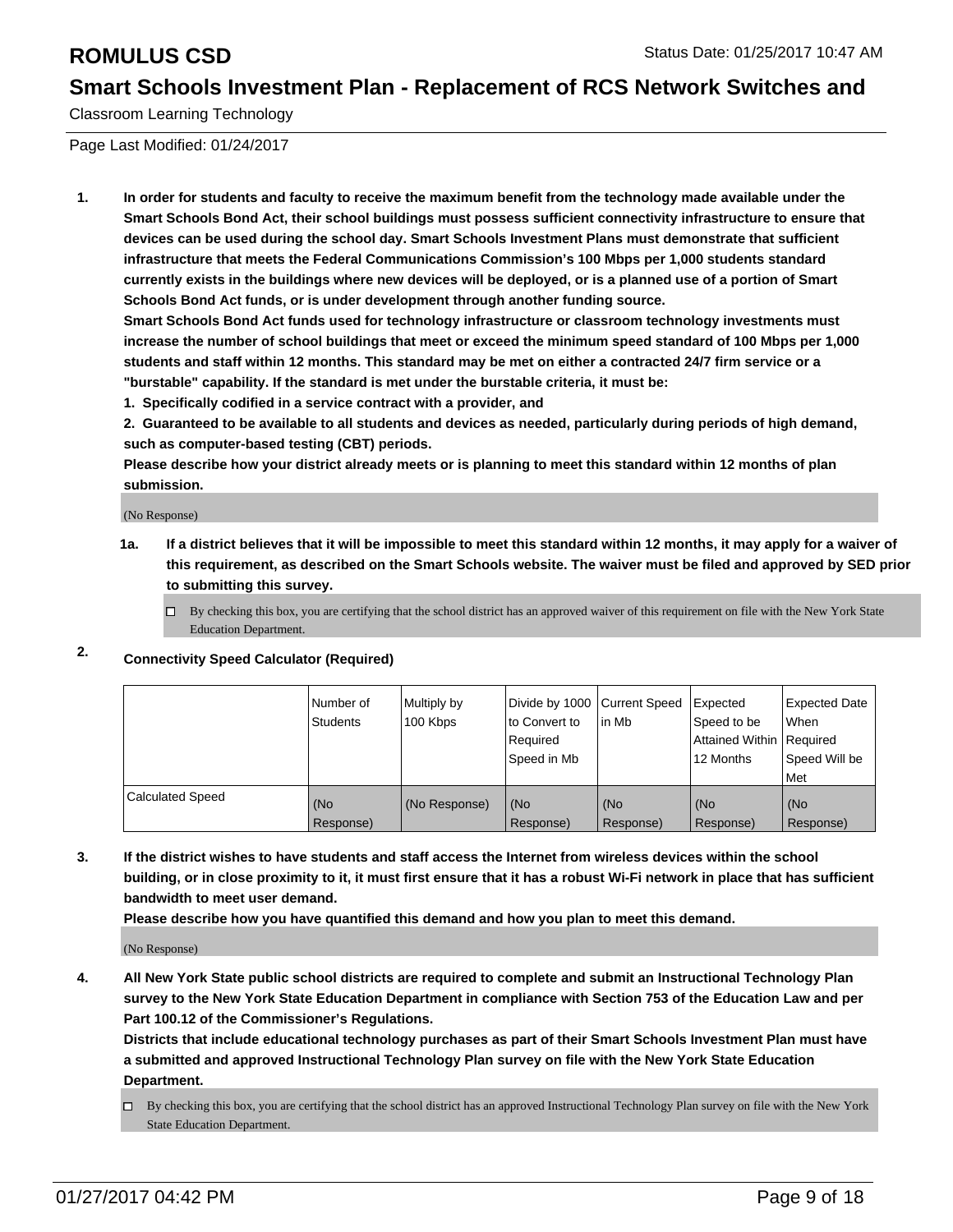Classroom Learning Technology

Page Last Modified: 01/24/2017

- **5. Describe the devices you intend to purchase and their compatibility with existing or planned platforms or systems. Specifically address the adequacy of each facility's electrical, HVAC and other infrastructure necessary to install and support the operation of the planned technology.**
- **6. Describe how the proposed technology purchases will:**
	- **> enhance differentiated instruction;**
	- **> expand student learning inside and outside the classroom;**
	- **> benefit students with disabilities and English language learners; and**
	- **> contribute to the reduction of other learning gaps that have been identified within the district.**

**The expectation is that districts will place a priority on addressing the needs of students who struggle to succeed in a rigorous curriculum. Responses in this section should specifically address this concern and align with the district's Instructional Technology Plan (in particular Question 2 of E. Curriculum and Instruction: "Does the district's instructional technology plan address the needs of students with disabilities to ensure equitable access to instruction, materials and assessments?" and Question 3 of the same section: "Does the district's instructional technology plan address the provision of assistive technology specifically for students with disabilities to ensure access to and participation in the general curriculum?"**

(No Response)

**7. Where appropriate, describe how the proposed technology purchases will enhance ongoing communication with parents and other stakeholders and help the district facilitate technology-based regional partnerships, including distance learning and other efforts.**

(No Response)

**8. Describe the district's plan to provide professional development to ensure that administrators, teachers and staff can employ the technology purchased to enhance instruction successfully.**

**Note: This response should be aligned and expanded upon in accordance with your district's response to Question 1 of F. Professional Development of your Instructional Technology Plan: "Please provide a summary of professional development offered to teachers and staff, for the time period covered by this plan, to support technology to enhance teaching and learning. Please include topics, audience and method of delivery within your summary."**

- **9. Districts must contact the SUNY/CUNY teacher preparation program that supplies the largest number of the district's new teachers to request advice on innovative uses and best practices at the intersection of pedagogy and educational technology.**
	- By checking this box, you certify that you have contacted the SUNY/CUNY teacher preparation program that supplies the largest number of your new teachers to request advice on these issues.
	- **9a. Please enter the name of the SUNY or CUNY Institution that you contacted.**

(No Response)

**9b. Enter the primary Institution phone number.**

(No Response)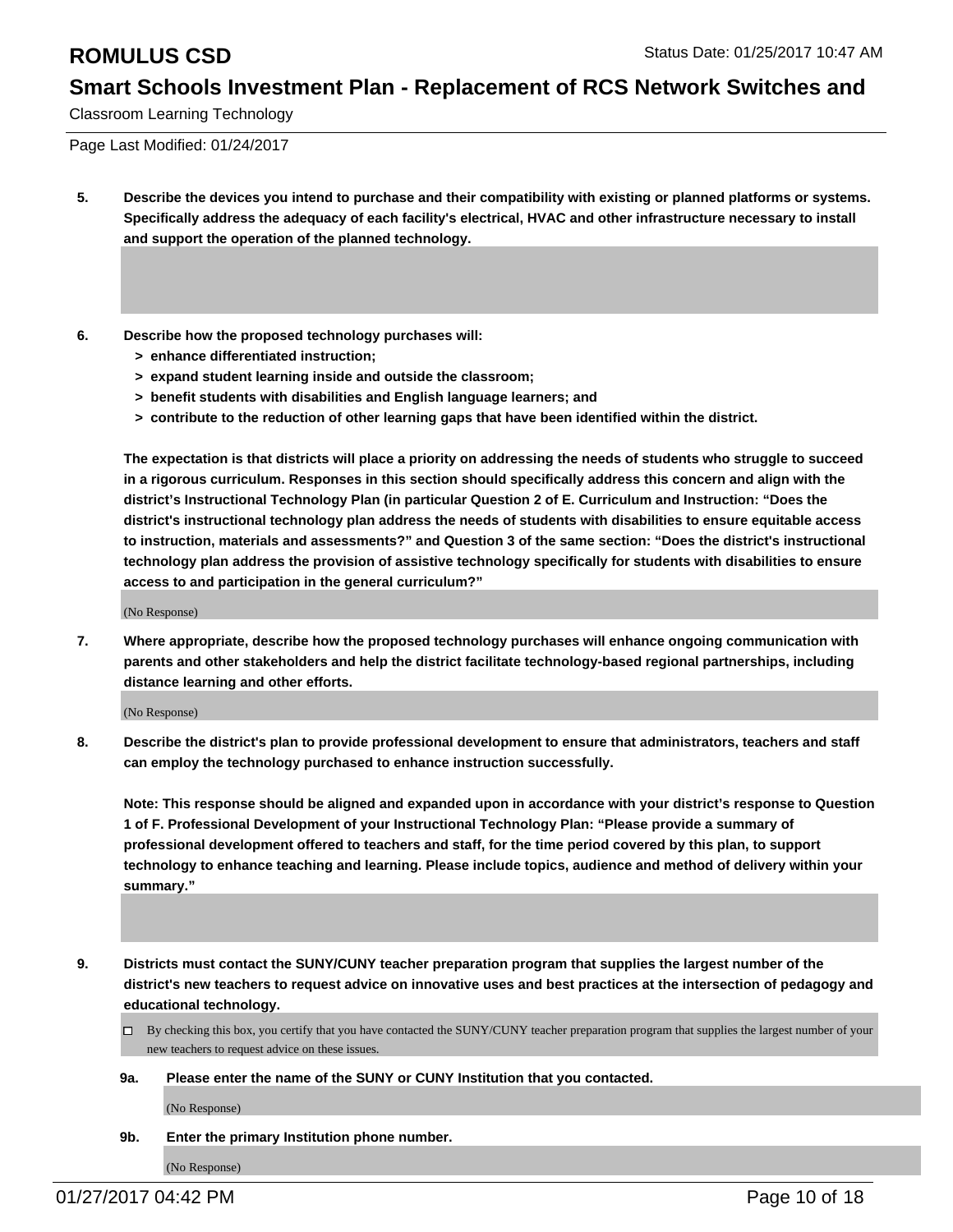Classroom Learning Technology

Page Last Modified: 01/24/2017

**9c. Enter the name of the contact person with whom you consulted and/or will be collaborating with on innovative uses of technology and best practices.**

(No Response)

**10. A district whose Smart Schools Investment Plan proposes the purchase of technology devices and other hardware must account for nonpublic schools in the district.**

**Are there nonpublic schools within your school district?**

Yes

 $\square$  No

**10a. Describe your plan to loan purchased hardware to nonpublic schools within your district. The plan should use your district's nonpublic per-student loan amount calculated below, within the framework of the guidance. Please enter the date by which nonpublic schools must request classroom technology items. Also, specify in your response the devices that the nonpublic schools have requested, as well as in the in the Budget and the Expenditure Table at the end of the page.**

(No Response)

**10b. A final Smart Schools Investment Plan cannot be approved until school authorities have adopted regulations specifying the date by which requests from nonpublic schools for the purchase and loan of Smart Schools Bond Act classroom technology must be received by the district.**

By checking this box, you certify that you have such a plan and associated regulations in place that have been made public.

**11. Nonpublic Classroom Technology Loan Calculator**

**The Smart Schools Bond Act provides that any Classroom Learning Technology purchases made using Smart Schools funds shall be lent, upon request, to nonpublic schools in the district. However, no school district shall be required to loan technology in amounts greater than the total obtained and spent on technology pursuant to the Smart Schools Bond Act and the value of such loan may not exceed the total of \$250 multiplied by the nonpublic school enrollment in the base year at the time of enactment. See:**

**http://www.p12.nysed.gov/mgtserv/smart\_schools/docs/Smart\_Schools\_Bond\_Act\_Guidance\_04.27.15\_Final.pdf.**

|                                       | 1. Classroom<br>Technology<br>Sub-allocation | 12. Public<br>l Enrollment<br>$(2014 - 15)$ | 3. Nonpublic<br>Enrollment<br>$(2014 - 15)$ | l 4. Sum of<br>l Public and<br>l Nonpublic<br>Enrollment                                      | 15. Total Per<br>Pupil Sub-<br>lallocation | 6. Total<br>Nonpublic Loan<br>Amount |
|---------------------------------------|----------------------------------------------|---------------------------------------------|---------------------------------------------|-----------------------------------------------------------------------------------------------|--------------------------------------------|--------------------------------------|
| Calculated Nonpublic Loan<br>l Amount |                                              |                                             |                                             | (No Response)   (No Response)   (No Response)   (No Response)   (No Response)   (No Response) |                                            |                                      |

**12. To ensure the sustainability of technology purchases made with Smart Schools funds, districts must demonstrate a long-term plan to maintain and replace technology purchases supported by Smart Schools Bond Act funds. This sustainability plan shall demonstrate a district's capacity to support recurring costs of use that are ineligible for Smart Schools Bond Act funding such as device maintenance, technical support, Internet and wireless fees, maintenance of hotspots, staff professional development, building maintenance and the replacement of incidental items. Further, such a sustainability plan shall include a long-term plan for the replacement of purchased devices and equipment at the end of their useful life with other funding sources.**

 $\Box$  By checking this box, you certify that the district has a sustainability plan as described above.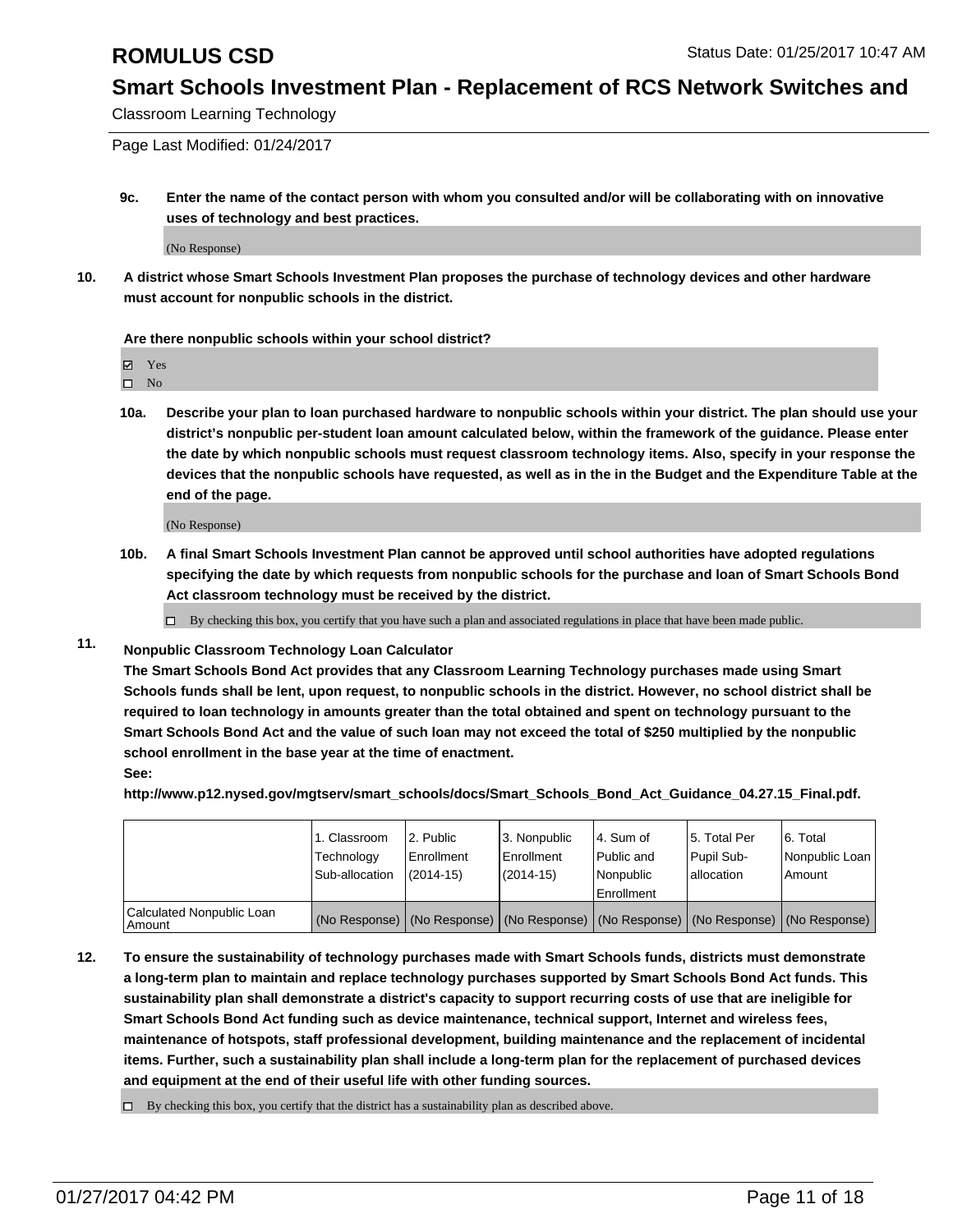Classroom Learning Technology

Page Last Modified: 01/24/2017

**13. Districts must ensure that devices purchased with Smart Schools Bond funds will be distributed, prepared for use, maintained and supported appropriately. Districts must maintain detailed device inventories in accordance with generally accepted accounting principles.**

 $\Box$  By checking this box, you certify that the district has a distribution and inventory management plan and system in place.

**14. If you are submitting an allocation for Classroom Learning Technology complete this table. Note that the calculated Total at the bottom of the table must equal the Total allocation for this category that you entered in the SSIP Overview overall budget.**

|                          | Sub-Allocation |
|--------------------------|----------------|
| Interactive Whiteboards  | (No Response)  |
| <b>Computer Servers</b>  | (No Response)  |
| <b>Desktop Computers</b> | (No Response)  |
| Laptop Computers         | (No Response)  |
| <b>Tablet Computers</b>  | (No Response)  |
| <b>Other Costs</b>       | (No Response)  |
| Totals:                  | 0              |

**15. Please detail the type, quantity, per unit cost and total cost of the eligible items under each sub-category. This is especially important for any expenditures listed under the "Other" category. All expenditures must be capital-bond eligible to be reimbursed through the SSBA. If you have any questions, please contact us directly through smartschools@nysed.gov.**

**Please specify in the "Item to be Purchased" field which specific expenditures and items are planned to meet the district's nonpublic loan requirement, if applicable.**

**NOTE: Wireless Access Points that will be loaned/purchased for nonpublic schools should ONLY be included in this category, not under School Connectivity, where public school districts would list them. Add rows under each sub-category for additional items, as needed.**

| Select the allowable expenditure | Iltem to be Purchased | Quantity      | Cost per Item | <b>Total Cost</b> |
|----------------------------------|-----------------------|---------------|---------------|-------------------|
| type.                            |                       |               |               |                   |
| Repeat to add another item under |                       |               |               |                   |
| each type.                       |                       |               |               |                   |
| (No Response)                    | (No Response)         | (No Response) | (No Response) | (No Response)     |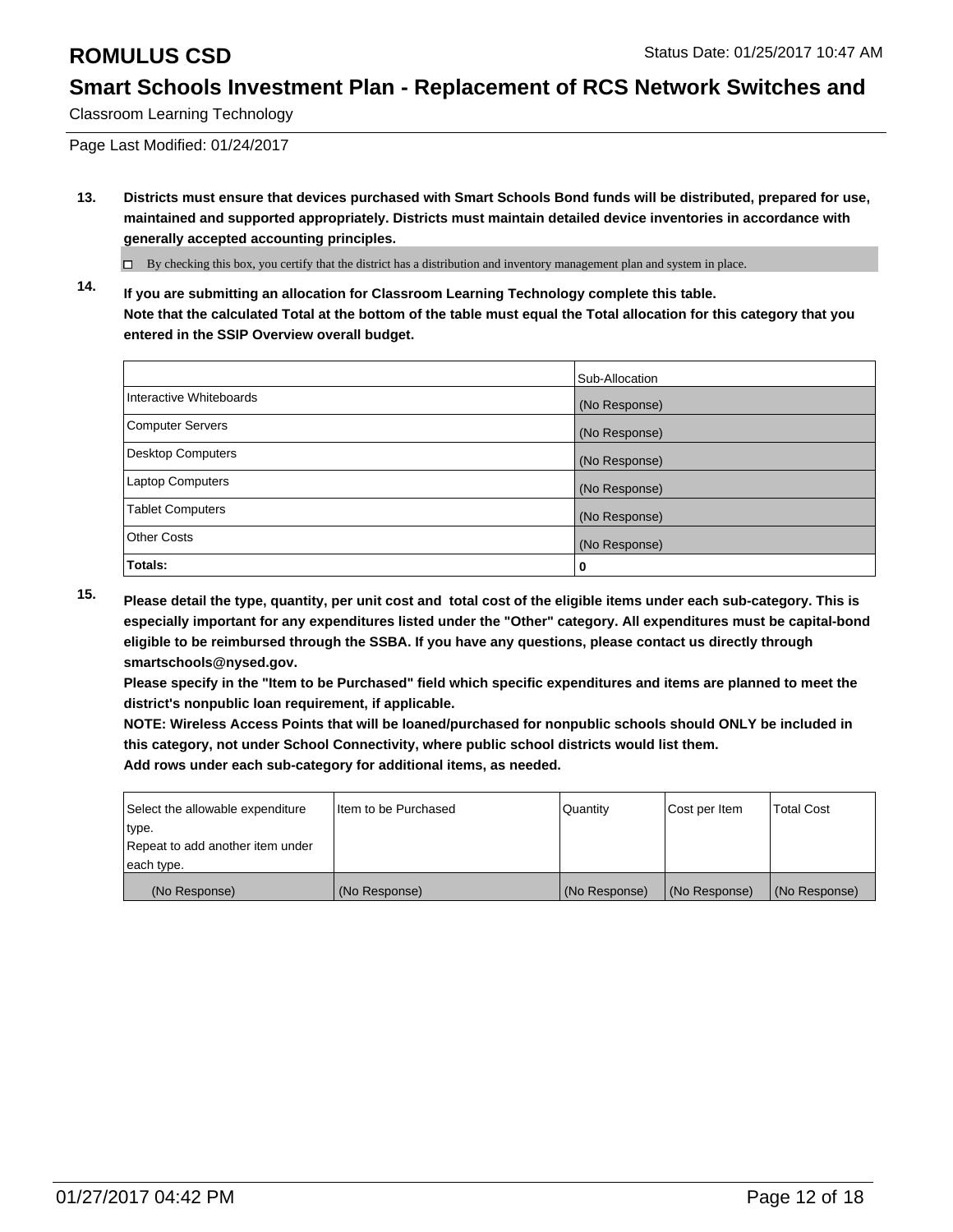Pre-Kindergarten Classrooms

Page Last Modified: 07/27/2016

**1. Provide information regarding how and where the district is currently serving pre-kindergarten students and justify the need for additional space with enrollment projections over 3 years.**

(No Response)

- **2. Describe the district's plan to construct, enhance or modernize education facilities to accommodate prekindergarten programs. Such plans must include:**
	- **Specific descriptions of what the district intends to do to each space;**
	- **An affirmation that pre-kindergarten classrooms will contain a minimum of 900 square feet per classroom;**
	- **The number of classrooms involved;**
	- **The approximate construction costs per classroom; and**
	- **Confirmation that the space is district-owned or has a long-term lease that exceeds the probable useful life of the improvements.**

(No Response)

**3. Smart Schools Bond Act funds may only be used for capital construction costs. Describe the type and amount of additional funds that will be required to support ineligible ongoing costs (e.g. instruction, supplies) associated with any additional pre-kindergarten classrooms that the district plans to add.**

(No Response)

**4. All plans and specifications for the erection, repair, enlargement or remodeling of school buildings in any public school district in the State must be reviewed and approved by the Commissioner. Districts that plan capital projects using their Smart Schools Bond Act funds will undergo a Preliminary Review Process by the Office of Facilities Planning.**

**Please indicate on a separate row each project number given to you by the Office of Facilities Planning.**

| Project Number |  |  |
|----------------|--|--|
| (No Response)  |  |  |

**5. If you have made an allocation for Pre-Kindergarten Classrooms, complete this table.**

**Note that the calculated Total at the bottom of the table must equal the Total allocation for this category that you entered in the SSIP Overview overall budget.**

|                                          | Sub-Allocation |
|------------------------------------------|----------------|
| Construct Pre-K Classrooms               | (No Response)  |
| Enhance/Modernize Educational Facilities | (No Response)  |
| Other Costs                              | (No Response)  |
| Totals:                                  |                |

**6. Please detail the type, quantity, per unit cost and total cost of the eligible items under each sub-category. This is especially important for any expenditures listed under the "Other" category. All expenditures must be capital-bond eligible to be reimbursed through the SSBA. If you have any questions, please contact us directly through smartschools@nysed.gov.**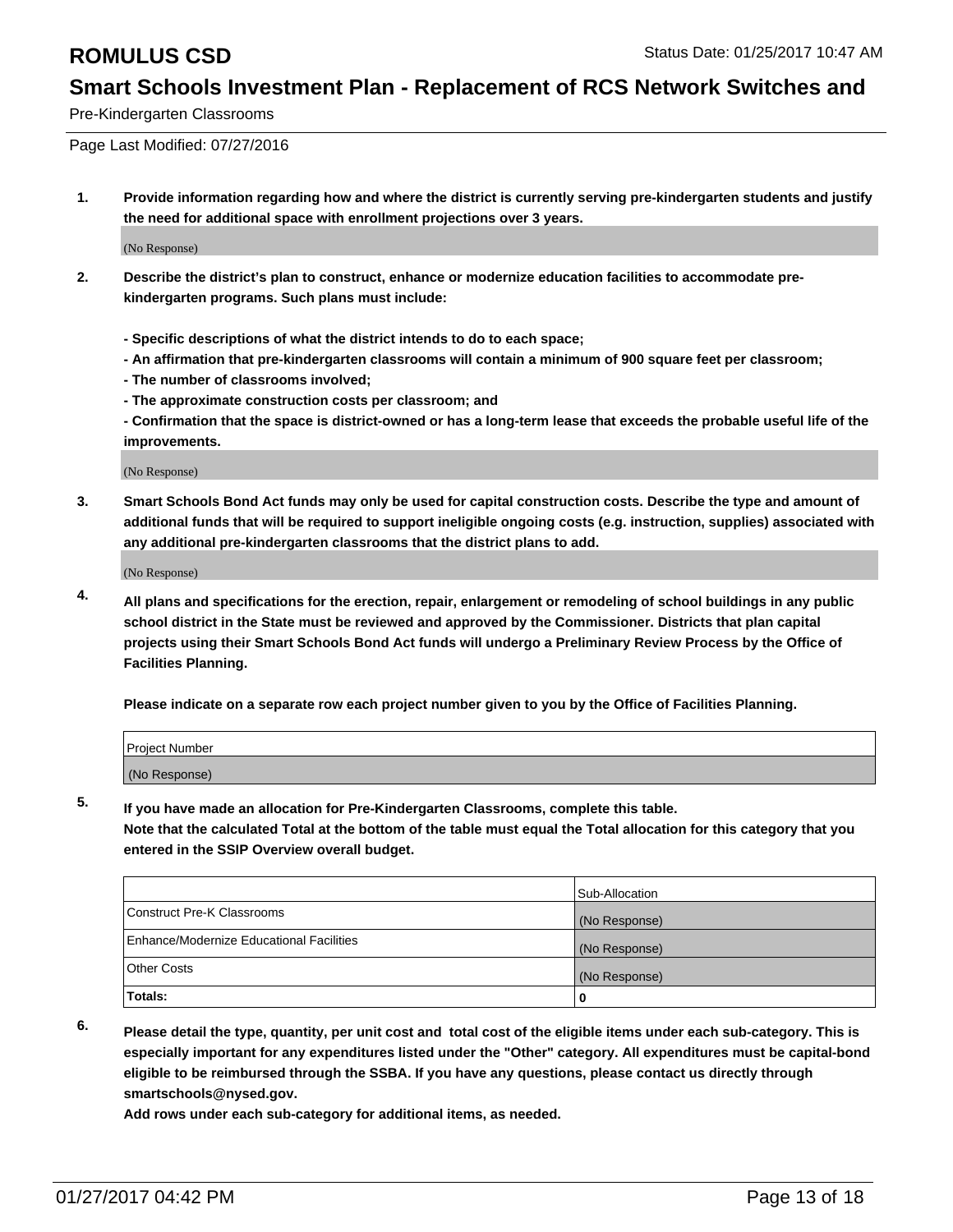Pre-Kindergarten Classrooms

Page Last Modified: 07/27/2016

| Select the allowable expenditure | litem to be purchased | Quantity      | Cost per Item | <b>Total Cost</b> |
|----------------------------------|-----------------------|---------------|---------------|-------------------|
| type.                            |                       |               |               |                   |
| Repeat to add another item under |                       |               |               |                   |
| each type.                       |                       |               |               |                   |
| (No Response)                    | (No Response)         | (No Response) | (No Response) | (No Response)     |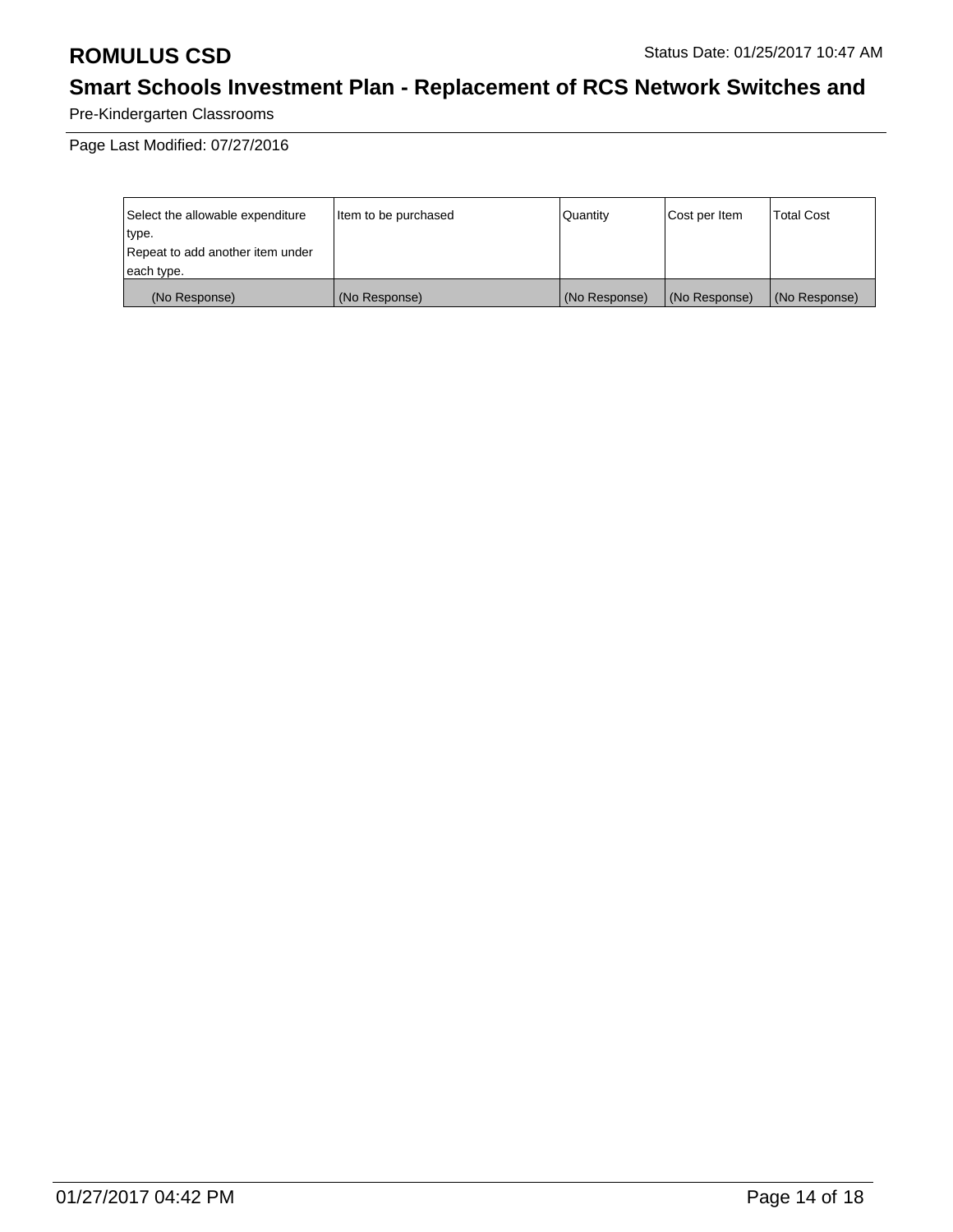Replace Transportable Classrooms

Page Last Modified: 07/27/2016

**1. Describe the district's plan to construct, enhance or modernize education facilities to provide high-quality instructional space by replacing transportable classrooms.**

(No Response)

**2. All plans and specifications for the erection, repair, enlargement or remodeling of school buildings in any public school district in the State must be reviewed and approved by the Commissioner. Districts that plan capital projects using their Smart Schools Bond Act funds will undergo a Preliminary Review Process by the Office of Facilities Planning.**

**Please indicate on a separate row each project number given to you by the Office of Facilities Planning.**

| <b>Project Number</b> |  |
|-----------------------|--|
| (No Response)         |  |

**3. For large projects that seek to blend Smart Schools Bond Act dollars with other funds, please note that Smart Schools Bond Act funds can be allocated on a pro rata basis depending on the number of new classrooms built that directly replace transportable classroom units.**

**If a district seeks to blend Smart Schools Bond Act dollars with other funds describe below what other funds are being used and what portion of the money will be Smart Schools Bond Act funds.**

(No Response)

**4. If you have made an allocation for Replace Transportable Classrooms, complete this table. Note that the calculated Total at the bottom of the table must equal the Total allocation for this category that you entered in the SSIP Overview overall budget.**

|                                                | Sub-Allocation |
|------------------------------------------------|----------------|
| Construct New Instructional Space              | (No Response)  |
| Enhance/Modernize Existing Instructional Space | (No Response)  |
| <b>Other Costs</b>                             | (No Response)  |
| Totals:                                        |                |

**5. Please detail the type, quantity, per unit cost and total cost of the eligible items under each sub-category. This is especially important for any expenditures listed under the "Other" category. All expenditures must be capital-bond eligible to be reimbursed through the SSBA. If you have any questions, please contact us directly through smartschools@nysed.gov.**

| Select the allowable expenditure | Item to be purchased | Quantity      | Cost per Item | <b>Total Cost</b> |
|----------------------------------|----------------------|---------------|---------------|-------------------|
| type.                            |                      |               |               |                   |
| Repeat to add another item under |                      |               |               |                   |
| each type.                       |                      |               |               |                   |
| (No Response)                    | (No Response)        | (No Response) | (No Response) | (No Response)     |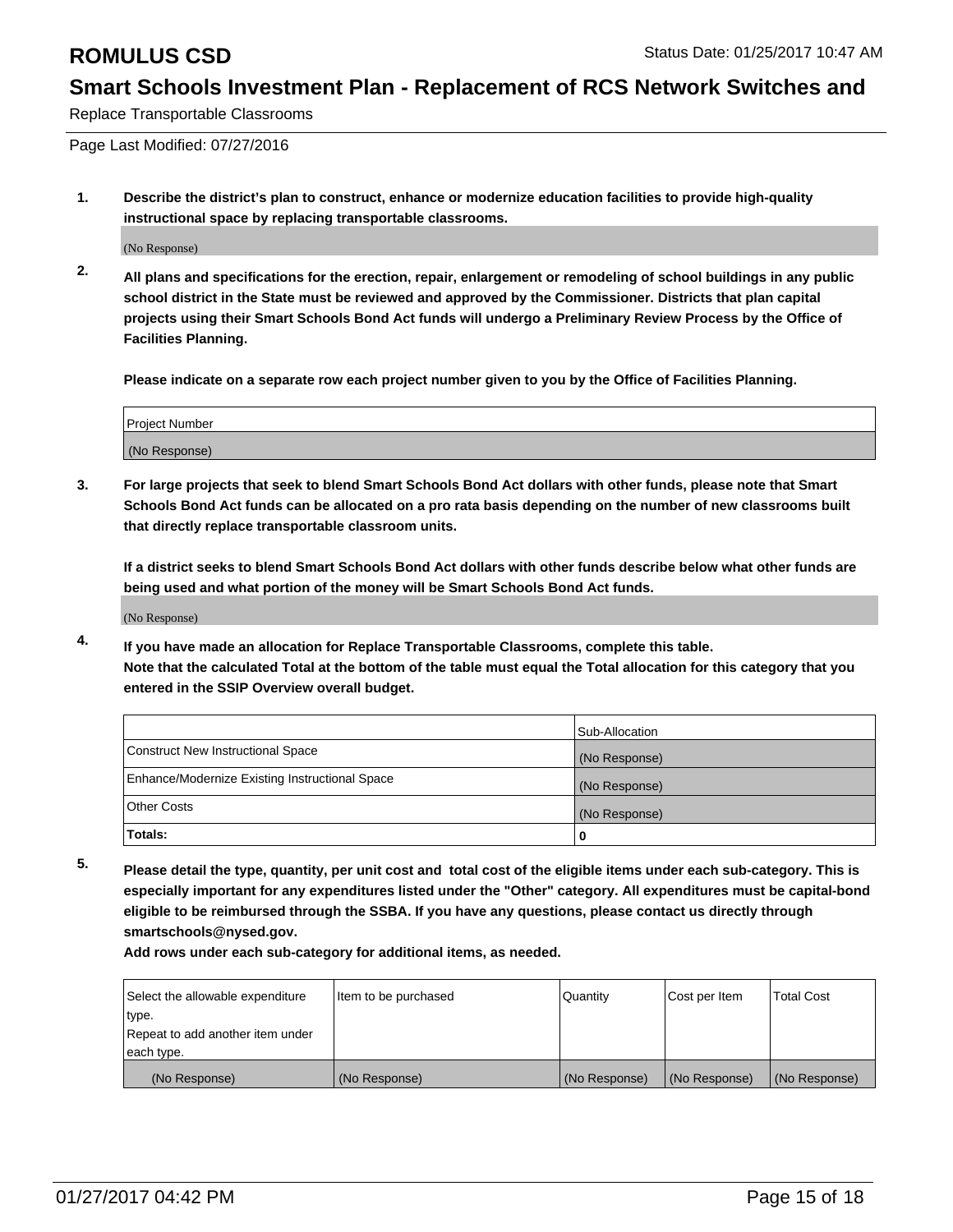High-Tech Security Features

Page Last Modified: 07/27/2016

**1. Describe how you intend to use Smart Schools Bond Act funds to install high-tech security features in school buildings and on school campuses.**

(No Response)

**2. All plans and specifications for the erection, repair, enlargement or remodeling of school buildings in any public school district in the State must be reviewed and approved by the Commissioner. Districts that plan capital projects using their Smart Schools Bond Act funds will undergo a Preliminary Review Process by the Office of Facilities Planning.** 

**Please indicate on a separate row each project number given to you by the Office of Facilities Planning.**

| Project Number |  |
|----------------|--|
| (No Response)  |  |

- **3. Was your project deemed eligible for streamlined Review?**
	- Yes
	- $\square$  No
- **4. Include the name and license number of the architect or engineer of record.**

| Name          | License Number |
|---------------|----------------|
| (No Response) | (No Response)  |

**5. If you have made an allocation for High-Tech Security Features, complete this table. Note that the calculated Total at the bottom of the table must equal the Total allocation for this category that you entered in the SSIP Overview overall budget.**

|                                                      | Sub-Allocation |
|------------------------------------------------------|----------------|
| Capital-Intensive Security Project (Standard Review) | (No Response)  |
| <b>Electronic Security System</b>                    | (No Response)  |
| <b>Entry Control System</b>                          | (No Response)  |
| Approved Door Hardening Project                      | (No Response)  |
| <b>Other Costs</b>                                   | (No Response)  |
| Totals:                                              | 0              |

**6. Please detail the type, quantity, per unit cost and total cost of the eligible items under each sub-category. This is especially important for any expenditures listed under the "Other" category. All expenditures must be capital-bond eligible to be reimbursed through the SSBA. If you have any questions, please contact us directly through smartschools@nysed.gov.**

| Select the allowable expenditure | litem to be purchased | Quantity      | Cost per Item | <b>Total Cost</b> |
|----------------------------------|-----------------------|---------------|---------------|-------------------|
| type.                            |                       |               |               |                   |
| Repeat to add another item under |                       |               |               |                   |
| each type.                       |                       |               |               |                   |
| (No Response)                    | (No Response)         | (No Response) | (No Response) | (No Response)     |